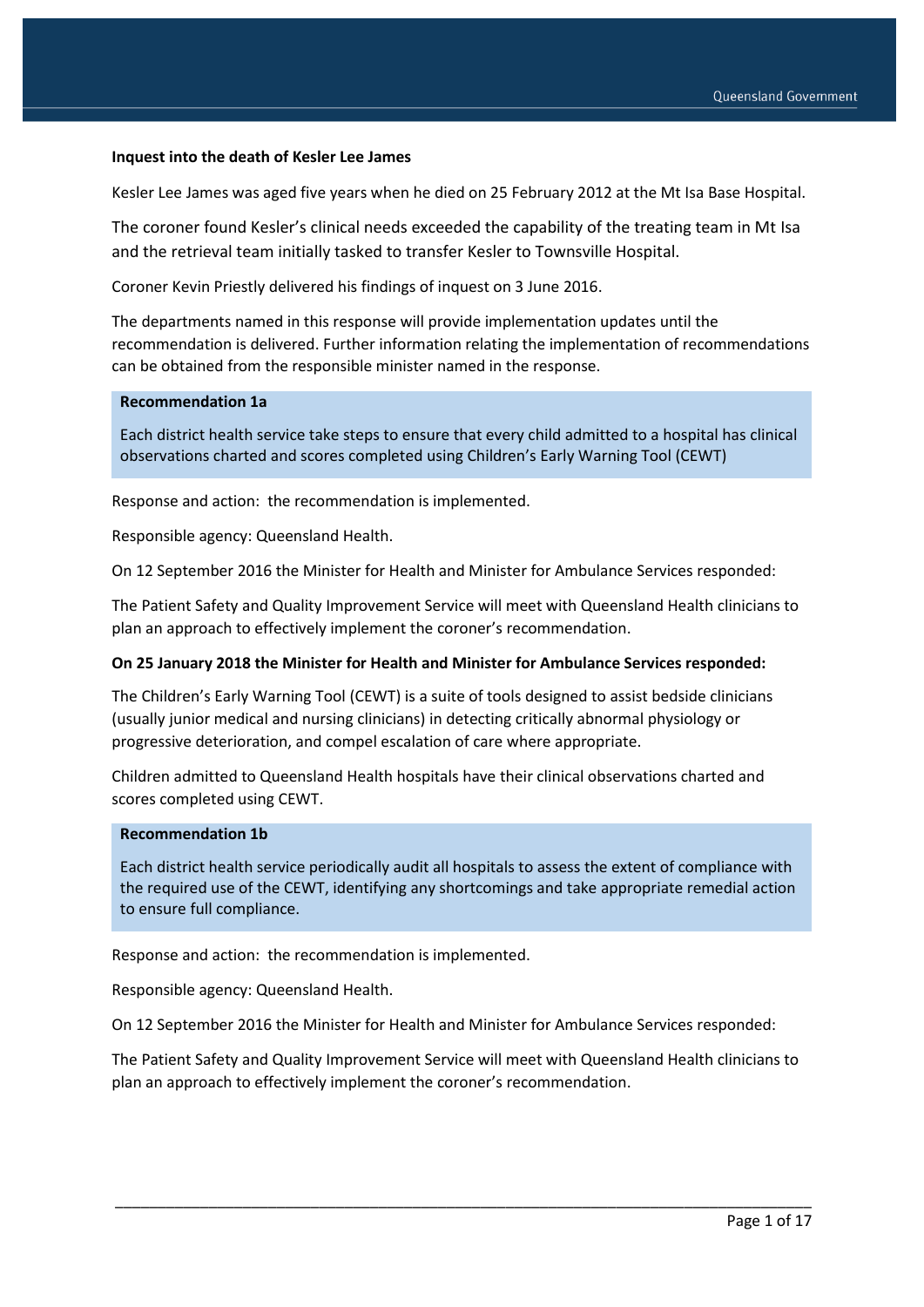# **On 25 January 2018 the Minister for Health and Minister for Ambulance Services responded:**

The Children's Early Warning Tool (CEWT) is a suite of tools designed to assist bedside clinicians (usually junior medical and nursing clinicians) in detecting critically abnormal physiology or progressive deterioration, and compel escalation of care where appropriate.

The Queensland bedside audit is undertaken annually in all hospital and health services. The use and compliance of the CEWT was initially included in the October 2013 audit and measures documentation compliance on the CEWT.

The majority of hospital and health services conduct additional documentation and clinical tools audits throughout the year and table the results at safety and quality or governance meetings. Hospital and health services have reported they are taking appropriate remedial action to ensure compliance.

Queensland Health hospitals can additionally utilise an electronic audit tool via the online data collection system, Measurement Analysis and Reporting System (MARS), to audit completion of CEWT. To further enhance the current auditing process, a tool is being developed in MARS, that will additionally include questions relating to other sections of CEWT e.g. modifications, interventions and other observations.

#### **Recommendation 1c**

Each district health service review the role of the CEWT and publish guidelines or pathways appropriate to each hospital, addressing:

- i. pre-determined triggers for escalation
- ii. the nature of the escalation, preferable a stratified approach (MET call, consultant review etc.)
- iii. early notification to Retrieval Services Queensland (RSQ)of the possible need for retrieval
- iv. paediatric Intensivist consultation.

Response and action: the recommendation is implemented.

Responsible agency: Queensland Health.

On 12 September 2016 the Minister for Health and Minister for Ambulance Services responded:

The Patient Safety and Quality Improvement Service will meet with Queensland Health clinicians to plan an approach to effectively implement the coroner's recommendation.

### **On 25 January 2018 the Minister for Health and Minister for Ambulance Services responded:**

The Children's Early Warning Tool (CEWT) is a suite of tools designed to assist bedside clinicians (usually junior medical and nursing clinicians) in detecting critically abnormal physiology or progressive deterioration, and compel escalation of care where appropriate.

Clinicians follow existing triggers and escalation pathways on the statewide CEWT which includes a stratified approach to escalation. This is further supported by documented procedures for code blue and medical emergencies which are referenced in the CEWT procedure.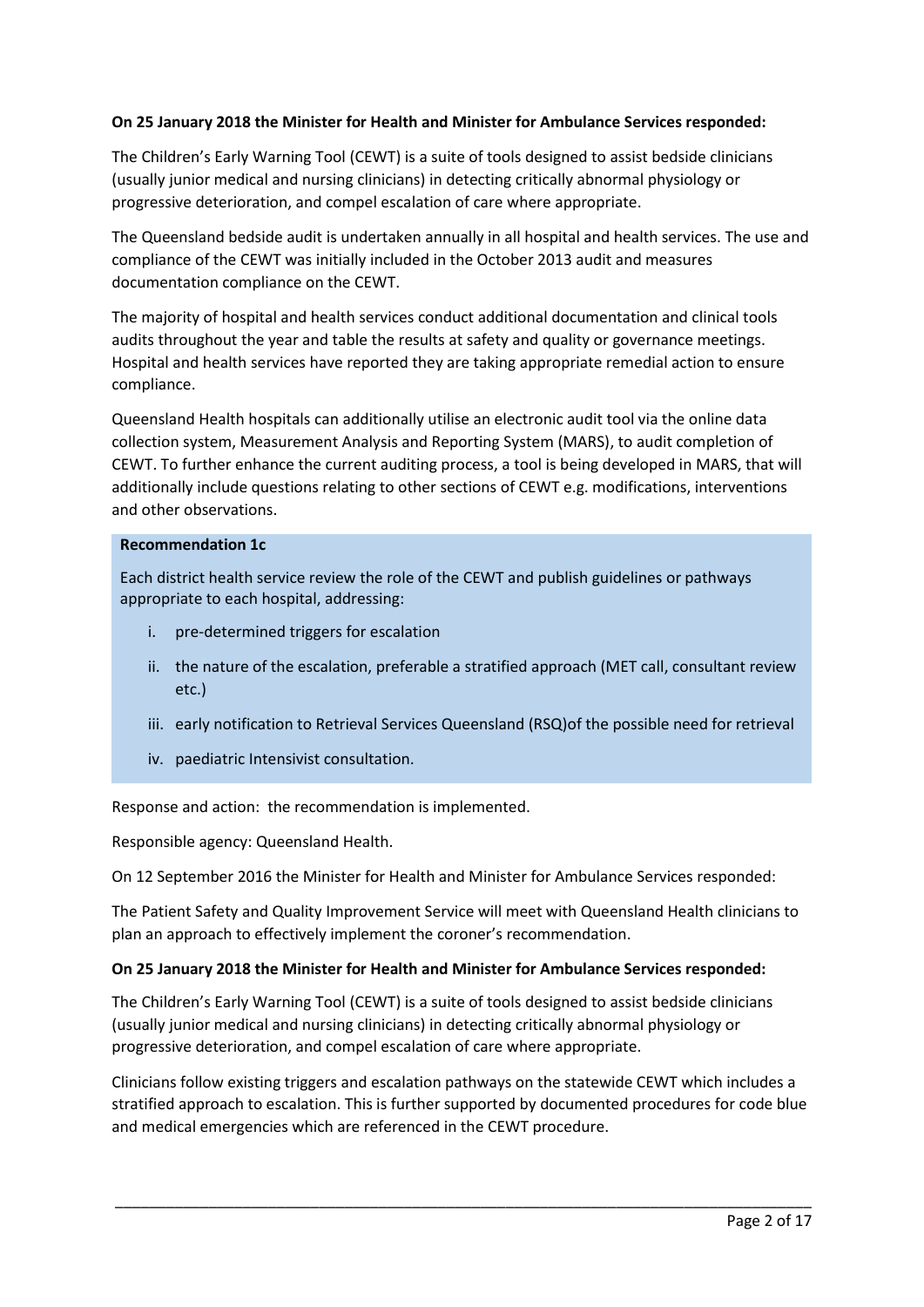Individual hospital and health services have specific written procedures in place for their rural facilities which require immediate consultation with the paediatric service for a CEWT score persisting at >4 or deterioration in CEWT score of 2 points or more, or immediate consultation with the Retrieval Services Queensland clinical coordinator for critically unwell, deteriorating children or significant trauma.

Potential paediatric transfers or retrievals are discussed with the Children's Advice and Transport Coordination Hub, which includes consultation with a paediatric intensivist at Lady Cilento Children's Hospital or with Retrieval Services Queensland, depending on the nature of the child's condition.

## **Recommendation 1d**

Each district health service incorporate into professional development programs for medical and nursing staff at hospitals, education in cognitive errors and limitations, in the context of the role of the Children's Early Warning Tool (CEWT) as a debiasing tool.

Response and action: the recommendation is implemented.

Responsible agency: Queensland Health.

On 12 September 2016 the Minister for Health and Minister for Ambulance Services responded:

The Patient Safety and Quality Improvement Service will meet with Queensland Health clinicians to plan an approach to effectively implement the coroner's recommendation.

# **On 25 January 2018 the Minister for Health and Minister for Ambulance Services responded:**

The Children's Early Warning Tool (CEWT) is a suite of tools designed to assist bedside clinicians (usually junior medical and nursing clinicians) in detecting critically abnormal physiology or progressive deterioration, and compel escalation of care where appropriate.

Hospital and health services provide regular education to new and existing staff as part of their professional development programs for medical and nursing staff, regarding the reasoning for and compliance with CEWT usage.

Children's Health Queensland Hospital and Health Services has a multidisciplinary online core and advanced skills course on the recognition and management of the deteriorating paediatric patient in partnership with simulation training on resuscitation in kids and includes a CEWT case study. The online education is being reviewed to further include cognitive biases.

# **The Minister for Health and Minister for Ambulance Services updated:**

The Children's Health Queensland Hospital and Health Service continues to review its online education tools to include cognitive biases. The revised courses will be made available to Queensland Health clinicians when the review is completed.

# **On 9 April 2018 the Minister for Health and Minister for Ambulance Services responded:**

Children's Health Queensland Hospital and Health Service reviewed the simulation training on resuscitation for kids (SToRK) program to develop video case presentations that incorporate cognitive error and limitations. The presentations will be placed on an online learning platform for access by all medical and nursing staff involved with the care of paediatric patients. This includes the use of the CEWT. The program will be launched by Children's Health Queensland in 2018.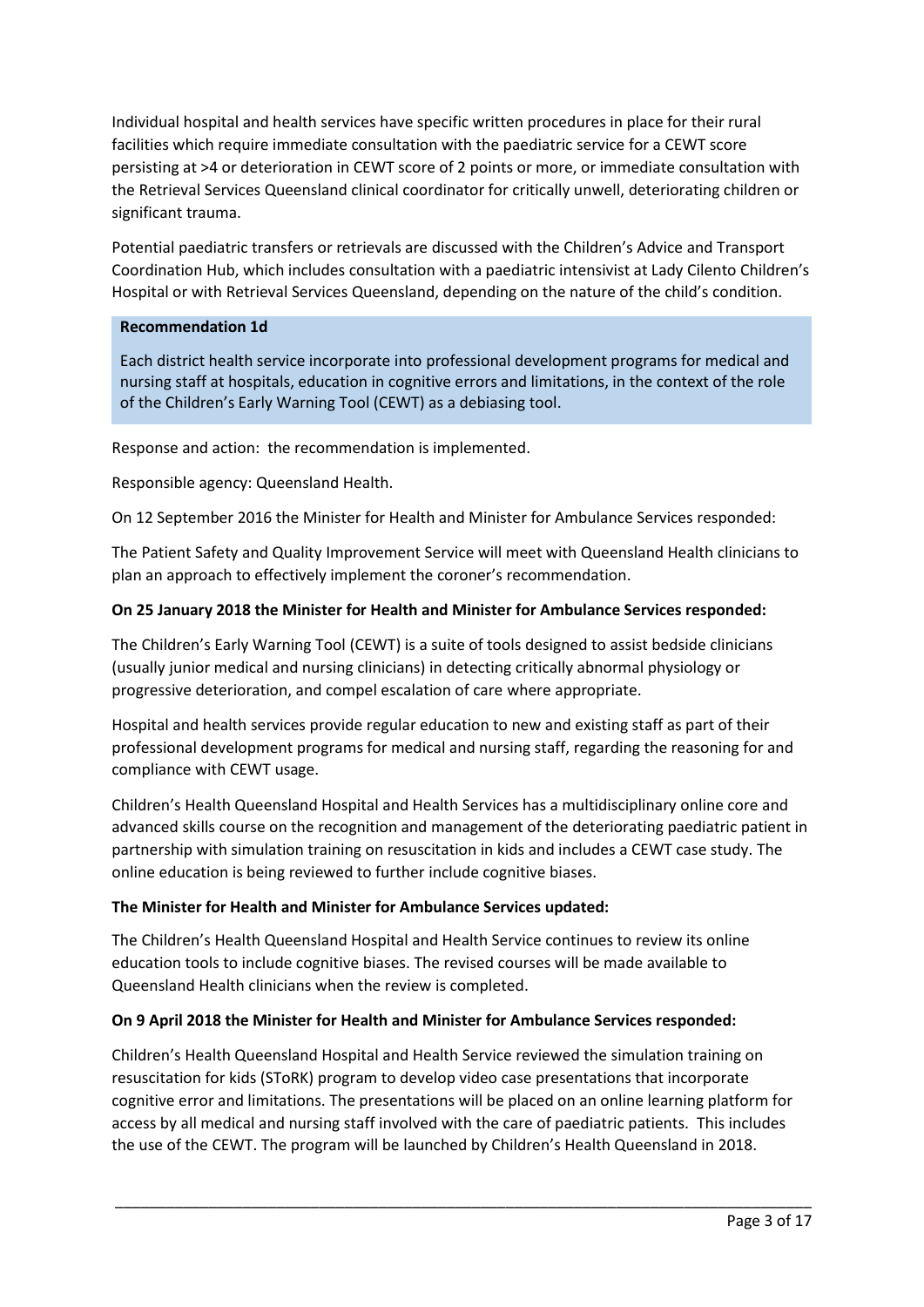## **On 1 November 2018 the Minister for Health and Minister for Ambulance Services responded:**

In February 2018, Children's Health Queensland Hospital and Health Service developed and published an online learning program, which is accessible to all Queensland Health staff who care for children.

This program includes education in cognitive errors and its application with the early recognition and management of sick children utilising the CEWT.

#### **Recommendation 1e**

Each district health service ensure the CEWT charts accompany children when transferring between facilities.

Response and action: the recommendation is implemented.

Responsible agency: Queensland Health.

On 12 September 2016 the Minister for Health and Minister for Ambulance Services responded:

The Patient Safety and Quality Improvement Service will meet with Queensland Health clinicians to plan an approach to effectively implement the coroner's recommendation.

### **On 25 January 2018 the Minister for Health and Minister for Ambulance Services responded:**

The Children's Early Warning Tool (CEWT) is a suite of tools designed to assist bedside clinicians (usually junior medical and nursing clinicians) in detecting critically abnormal physiology or progressive deterioration, and compel escalation of care where appropriate.

CEWT charts accompany children when transferring between facilities, excluding hospitals with integrated electronic medical record sites. Hospitals utilising integrated electronic medical records have immediate access to all documentation.

Inter-hospital transfer guidelines require commencement of a CEWT chart prior to transfer to ensure baseline measures are recorded for future comparison.

## **Recommendation 1f**

Each district health service ensure children re-presenting in a short timeframe with the same diagnosis have their observations plotted on the same CEWT chart.

Response and action: the recommendation was not implemented.

Responsible agency: Queensland Health.

On 12 September 2016 the Minister for Health and Minister for Ambulance Services responded:

The Patient Safety and Quality Improvement Service will meet with Queensland Health clinicians to plan an approach to effectively implement the coroner's recommendation.

### **On 25 January 2018 the Minister for Health and Minister for Ambulance Services responded:**

The Children's Early Warning Tool (CEWT) is a suite of tools designed to assist bedside clinicians (usually junior medical and nursing clinicians) in detecting critically abnormal physiology or progressive deterioration, and compel escalation of care where appropriate.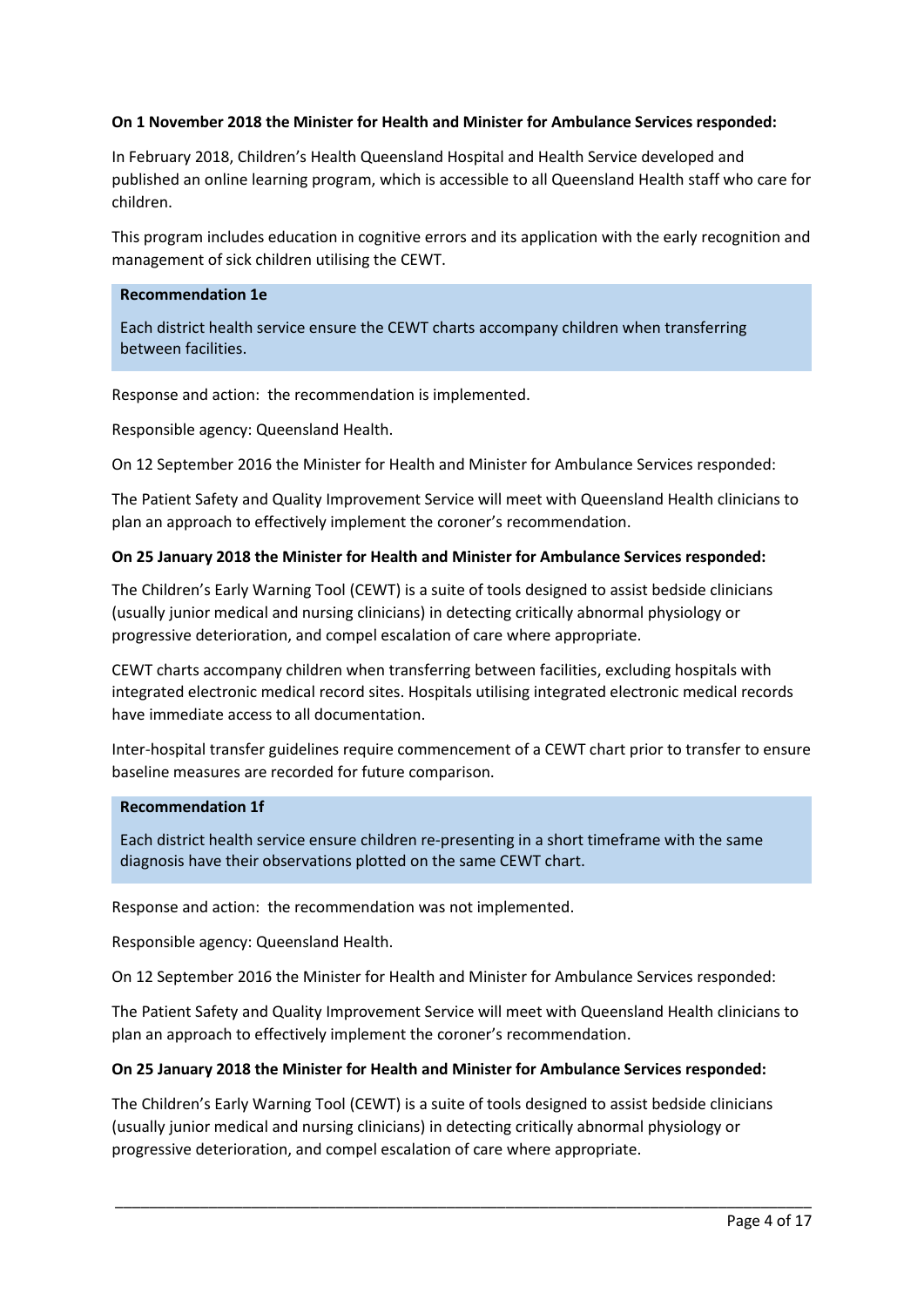In consultation with clinicians, it was identified that the previous chart cannot be directly reused once the prior episode of care has been closed. The integrated electronic medical record also closes an episode of care once a child is discharged.

Instead, a letter will be sent to the directors of paediatrics requesting hospital and health services review their systems to ensure clinicians compare observations from previous admissions when available to inform care. Progress on the recommendation will be reviewed at a following directors of paediatrics forum.

### **Recommendation 1g**

Each district health service ensure that administrative arrangements be in place to facilitate the electronic scanning and transmission of the CEWT charts on a 24/7 basis.

Response and action: the recommendation is implemented.

Responsible agency: Queensland Health.

On 12 September 2016 the Minister for Health and Minister for Ambulance Services responded:

The Patient Safety and Quality Improvement Service will meet with Queensland Health clinicians to plan an approach to effectively implement the coroner's recommendation.

## **On 25 January 2018 the Minister for Health and Minister for Ambulance Services responded:**

The Children's Early Warning Tool (CEWT) is a suite of tools designed to assist bedside clinicians (usually junior medical and nursing clinicians) in detecting critically abnormal physiology or progressive deterioration, and compel escalation of care where appropriate.

Hospital and health services have administrative arrangements in place to facilitate the electronic scanning and transmission of CEWT charts on a 24/7 basis.

### **Recommendation 2**

Each district health service to ensure every child admitted to a hospital who is critically unwell and may require retrieval to a higher level care facility is discussed with a paediatric intensivist in conference with Retrieval Services Queensland (RSQ), and the treating doctor as soon as possible, to develop a consensus clinical management plan. The plan should, amongst other things, take into consideration an assessment of the risk of deterioration during the retrieval period and contingency plans for the capability to respond.

Response and action: the recommendation is implemented.

Responsible agency: Queensland Health.

On 12 September 2016 the Minister for Health and Minister for Ambulance Services responded:

The Patient Safety and Quality Improvement Service is planning an approach to effectively implement the coroner's recommendation.

### **On 25 January 2018 the Minister for Health and Minister for Ambulance Services responded:**

Hospital and health services report that processes are in place when a critically unwell child is admitted to a hospital and may require retrieval to a higher level care facility. As part of the process, a clinical management plan is developed with a paediatric intensivist in consultation with Retrieval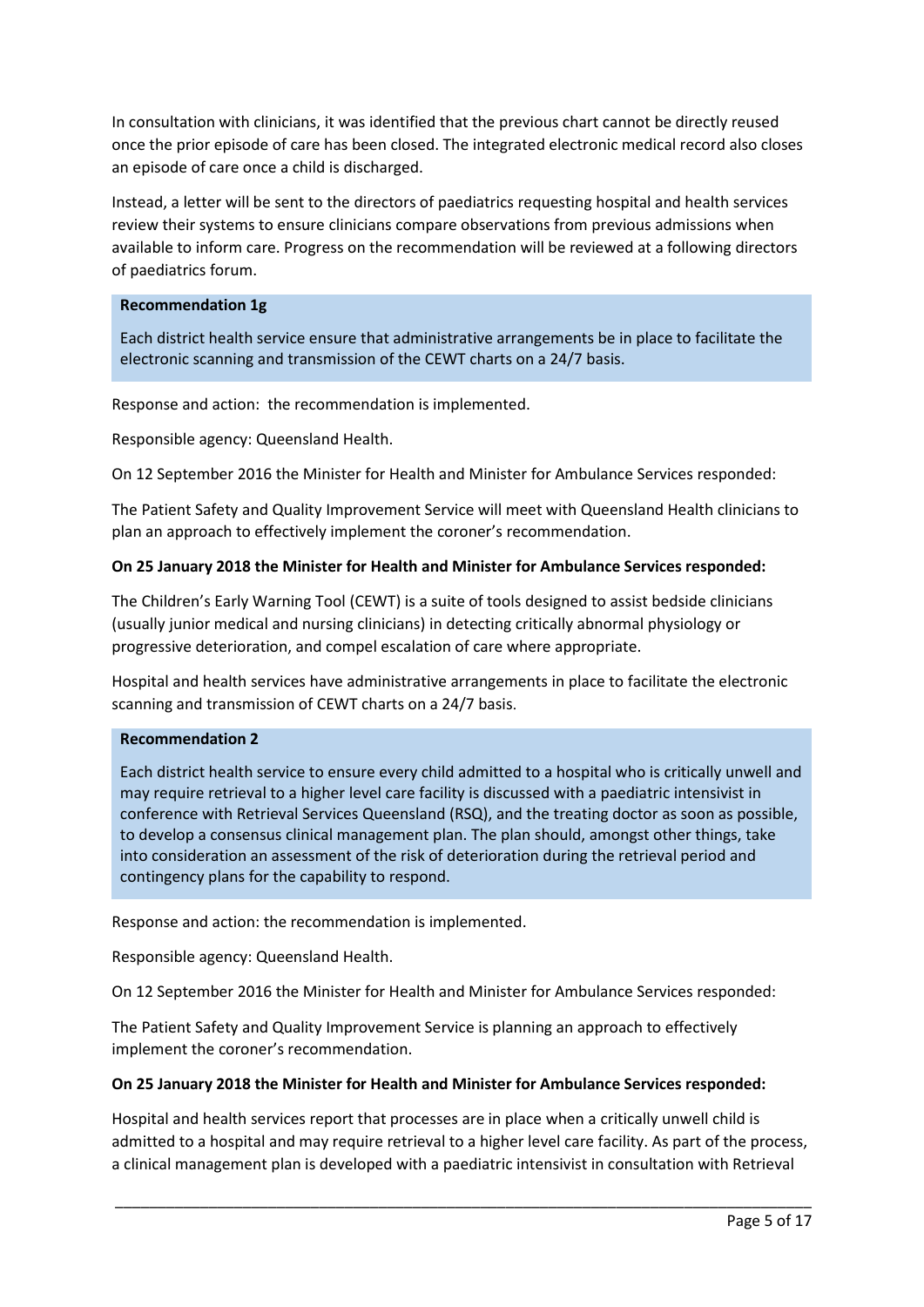Services Queensland and the treating doctor on an individual case management basis. The current processes take into consideration an assessment of the risk of deterioration during the retrieval period and contingency plans, including the capability to respond.

Retrieval Services Queensland and the Patient Safety Quality Improvement Service are making improvements to the current processes. A standardised statewide critical care management plan is being developed which will expand the current clinical management plan, to include the children targeted in recommendation 5 (i.e. children with acute cardiac conditions).

The critical care plan will support improved effectiveness of clinical care for a critically unwell child as part of the retrieval process and management strategy.

## **The Minister for Health and Minister for Ambulance Services updated:**

A draft statewide critical care management plan was developed for critically unwell children who may require retrieval to a higher care facility. The management plan, developed in consultation with the intensivist and Retrieval Services Queensland, will ensure that a paediatric intensivist is involved in discussions at an early stage, providing strategies for care including an acute resuscitation plan, monitoring plan and early escalation for retrieval services. The document will act as a prompt to action any deterioration in the patient and escalate care. The management plan will be distributed to the referring facility and the accepting tertiary facility.

Retrieval Services Queensland is implementing a new digital system and will assess the appropriateness of including the template into their system as part of their retrieval process and management strategy.

The draft management plan requires further development and endorsement prior to distribution to Hospital and Health Services with instructions on how to use the document.

### **On 9 April 2018 the Minister for Health and Minister for Ambulance Services responded:**

The statewide critical care management plan for critically unwell children was endorsed and incorporated into the Retrieval Services Queensland web-based information system (Brolga). It requires a paediatric intensivist is involved in discussions at an early stage. The plan documents the discussion with the paediatric intensivist and the treating doctor/s and includes an assessment of the risk of deterioration before and during the retrieval period including a contingency plan for the capability to respond. The plan is documented in Brolga as per recommendation 6 (below).

### **Recommendation 3**

The Townsville Hospital be additionally resourced (time, training and equipment) to enable paediatric intensivists and paediatric intensive care nurses to participate in the retrieval of critically unwell children, if that level of care is considered necessary. The current participation is not resourced and if that continues, may impact on the availability of that capability.

Response and action: the recommendation is implemented.

Responsible agency: Queensland Health.

On 12 September 2016 the Minister for Health and Minister for Ambulance Services responded:

\_\_\_\_\_\_\_\_\_\_\_\_\_\_\_\_\_\_\_\_\_\_\_\_\_\_\_\_\_\_\_\_\_\_\_\_\_\_\_\_\_\_\_\_\_\_\_\_\_\_\_\_\_\_\_\_\_\_\_\_\_\_\_\_\_\_\_\_\_\_\_\_\_\_\_\_\_\_\_\_\_\_

The Townsville Hospital is considering the coroner's recommendation.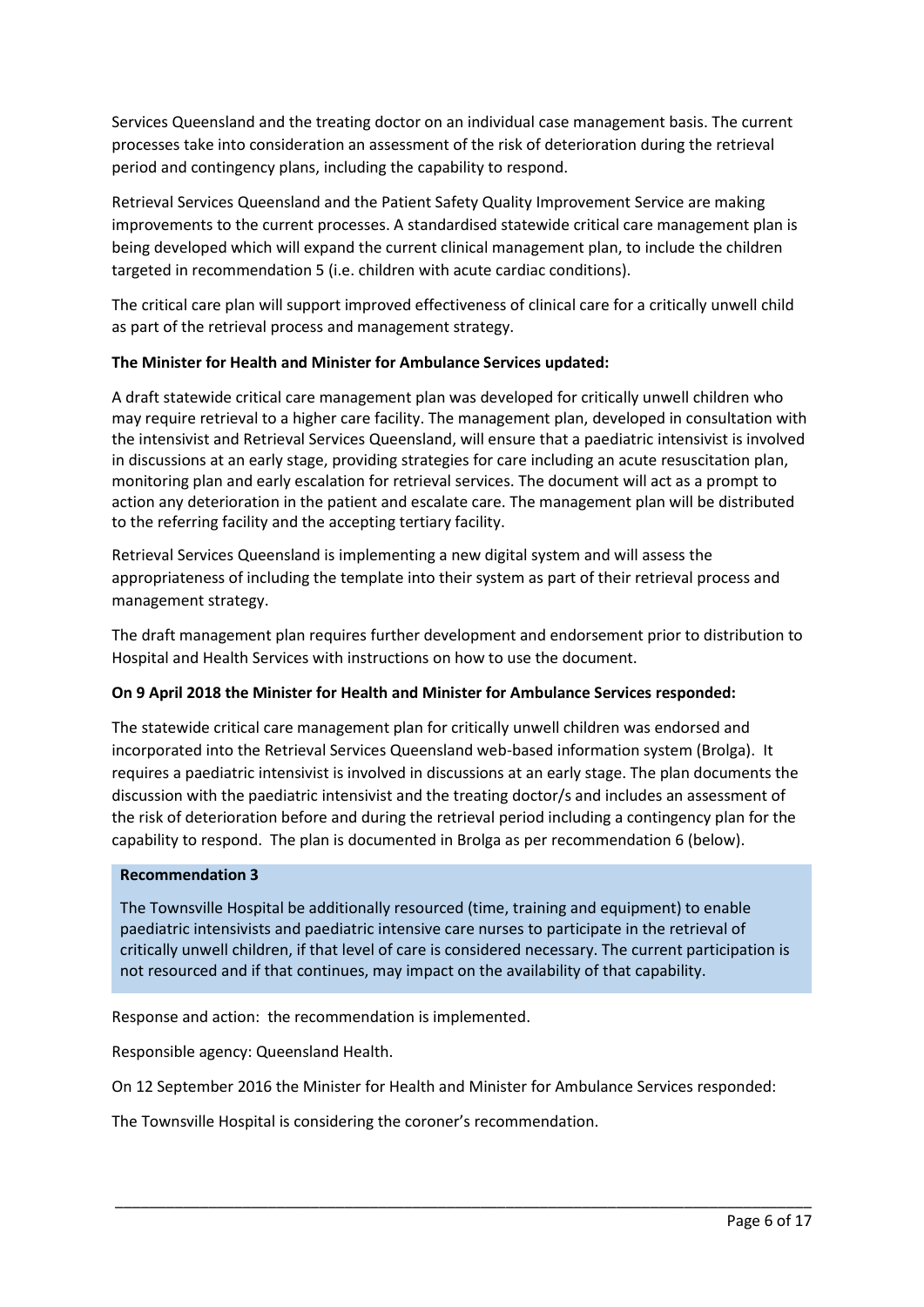## **On 25 January 2018 the Minister for Health and Minister for Ambulance Services responded:**

The Townsville Hospital is negotiating the funding required to enable paediatric intensivists and paediatric intensive care nurses to participate in the retrieval of critically unwell children, if that level of care is considered necessary.

### **The Minister for Health and Minister for Ambulance Services updated:**

The Department of Health initiated a review of paediatric and neonatal retrieval services in Queensland to inform the development and implementation of a state wide neonatal and paediatric medical co-ordination and retrieval service, supported by an operational and governance framework. The objectives of the review include:

- assist relevant hospital and health services in the provision of paediatric and neonatal retrieval services
- review current funding arrangements for paediatric and neonatal retrieval services and identify possible efficiencies across funded hospital and health services
- ensure optimal integration within and governance oversight by Retrieval Services Queensland.

A working group is being convened to undertake the review. Senior paediatric medical and nursing staff from the Townsville Hospital and Health Service represent the organisation on the working group and to provide expert advice to inform the outcomes of the review.

Paediatric intensivists do, on occasion, participate in retrievals of critically unwell children, however, this is a collegial response to a request for assistance by retrieval services and is unfunded. There is currently no budget for paediatric intensive care nurses to be trained or released to participate in these retrievals and therefore no opportunity for them to participate in these retrievals.

Pending the outcome of the statewide review, a funding commitment would enable both paediatric intensivists and paediatric intensive care nurses to participate in the retrieval of critically unwell children, if that level of care is considered necessary.

The Townsville Hospital and Health Service is waiting on the outcome of the review of paediatric and neonatal retrieval services in Queensland initiated by Department of Health. The outcome of this review will determine whether local hospital and health services participation is physical (present during the retrieval) or strategic (involved in the planning but not present during the retrieval) and the capacity to train and release paediatric intensive care nurses to participate in these retrievals.

### **On 9 April 2018 the Minister for Health and Minister for Ambulance Services responded:**

The Department of Health's review of paediatric and neonatal retrieval services resulted in funding to implement additional services based in Townsville. Funding will enable both paediatric intensivists (senior medical officers and or registrars) and paediatric intensive care nurses to participate in the retrieval of critically unwell children, in cases where that level of care is considered necessary. The service will be available 24 hours a day, 7days a week. Planning for the introduction of these services into Townsville is now well advanced.

A recruitment strategy is in development and recruitment for suitably qualified staff planned to commence in 2018.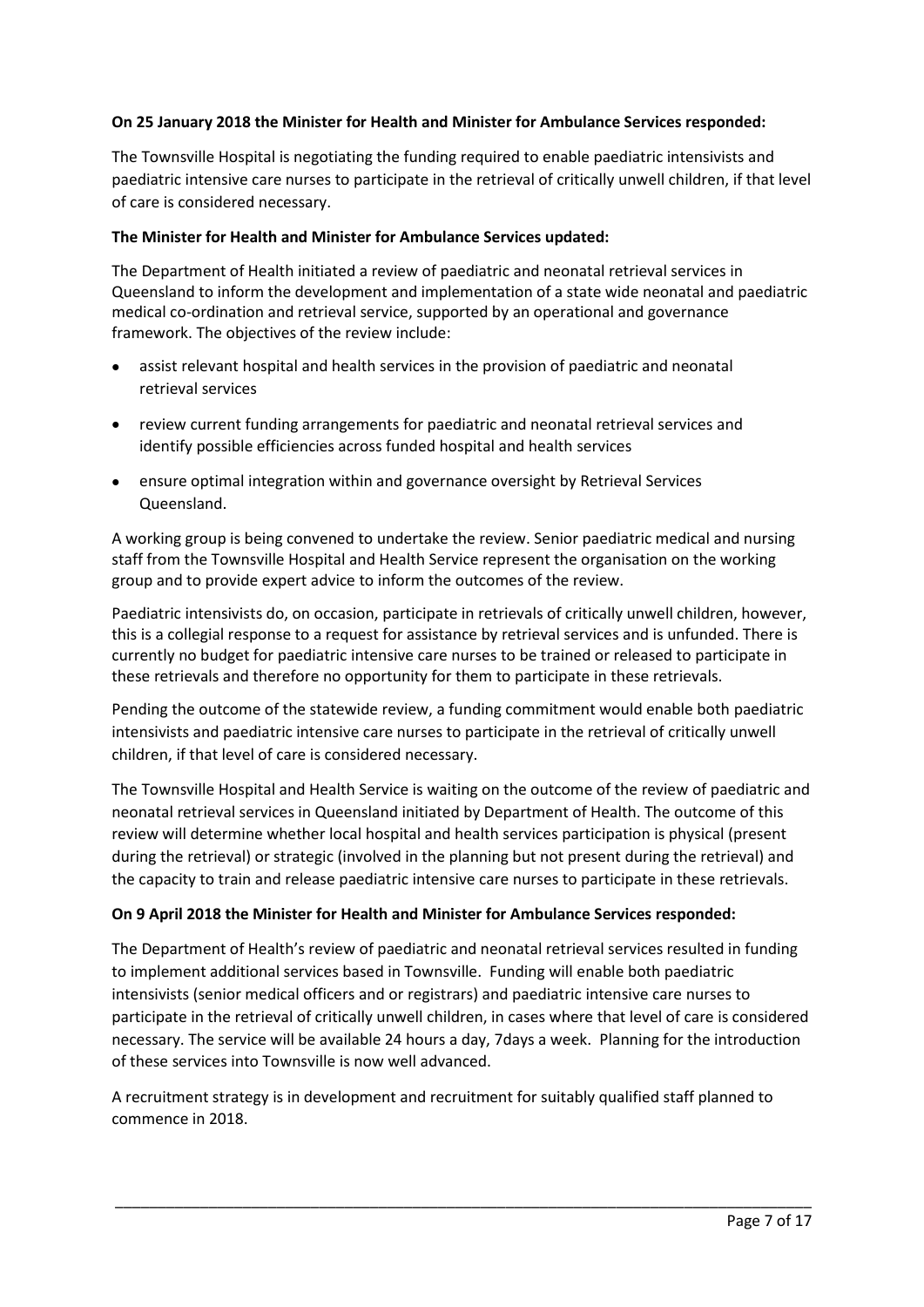# **On 1 November 2018 the Minister for Health and Minister for Ambulance Services responded:**

Townsville Hospital received funding to implement the Townsville Paediatric Retrieval Service (TPRS). An implementation plan, consistent with the *Governance and Operational Framework, Statewide Paediatric and Neonatal Retrieval Services* was developed to operationalise the service. As identified in the framework, Retrieval Services Queensland (RSQ) operates as the system manager, and coordinator, for the delivery of statewide retrieval services (see recommendation 4). TPRS operates as a provider within this system for critically ill paediatric patients requiring retrieval in the North Queensland region. The model of care, equipment and personnel required to deliver the service are detailed in the implementation plan.

A process to ensure there is an appropriately skilled workforce to safely cover the TPRS roster will be developed. This will be done in a staggered 16-week process, working with similar facilities in South East Queensland, to develop the highly skilled workforce that is required to deliver the service. The service is planned to commence in November 2018.

## **On 2 June 2019 the Minister for Health and Minister for Ambulance Services responded:**

The finalisation of the implementation plan was delayed due to the challenges associated with recruiting specialist nursing staff in a regional area. Active recruitment continues with a revised completion date.

Additional resourcing has ensured consultant medical advice is now available to Retrieval Services Queensland for the North Queensland region 24 hours/seven days a week, however the level of staff participation in retrievals will vary due to ongoing challenges in providing consistent 24/7 specialist paediatric staff as and when required. Consultation across the hospital and health service is continuing to identify and train interested medical staff from within the anaesthetic and emergency departments to participate and support in the delivery of the retrieval service.

# **On 11 December 2019 the Minister for Health and Minister for Ambulance Services responded:**

Townsville Hospital received funding to support the implementation of the recommendation in order to enhance the capability of the Townsville based Paediatric Retrieval Service (TPRS). An implementation plan, consistent with the *Governance and Operational Framework, State-wide Paediatric and Neonatal Retrieval Services* was developed to assist with the operationalisation of the service.

A training program to ensure there is an appropriately skilled workforce with up to date knowledge and experience of emergency retrieval processes is in progress. Recruitment of suitably qualified and trained staff remains challenging, ongoing active recruitment continues.

# **On 3 June 2020 the Deputy Premier and Minister for Health and Minister for Ambulance Services responded:**

Funding of \$1.1m has been provided by Queensland Health to improve the retrieval of critically ill children and further develop the capability of the Townsville Paediatric Retrieval Service.

The Townsville Hospital and Health Service has a clear line of escalation and management of children requiring medical advice and direction in place. Workplace instruction procedures and an orientation manual have been developed, providing guidance around requirements for individual retrievals. Every child admitted to Townsville Hospital and Health Service who is critically unwell, is discussed with a paediatric intensivist in conference with Retrieval Services Queensland.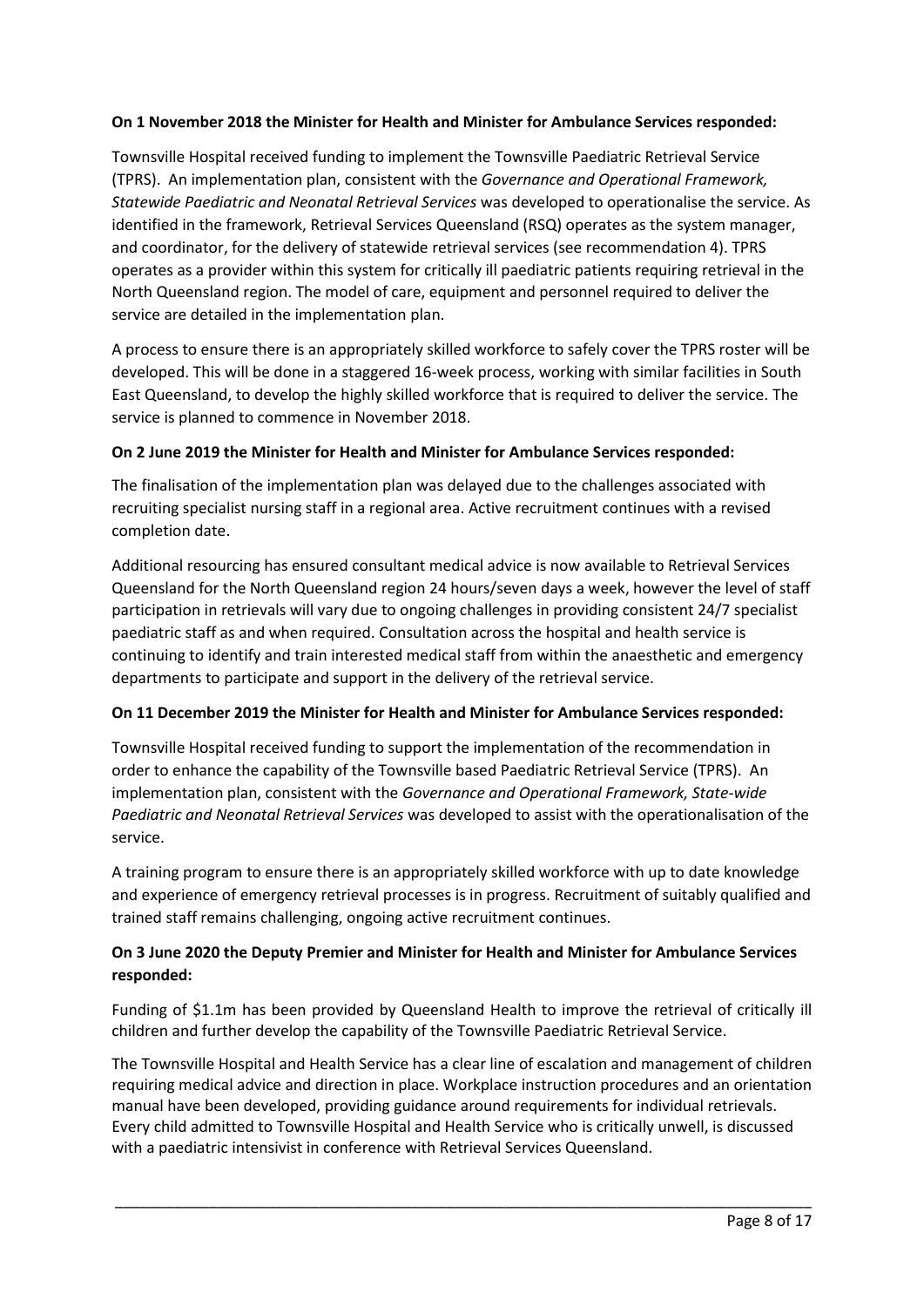Recruitment and training programs have successfully resulted in a pool of experienced senior medical consultants including paediatric intensivists and intensive care nurses available to provide 24/7 consultant led care to critically unwell children.

## **Recommendation 4**

The northern hub within Retrieval Services Queensland (RSQ) be expanded to provide 24/7 coordination of retrieval services. While in theory it is possible with current information technology to co-ordinate retrievals from Brisbane, the 'joined up thinking', personal relationships and local knowledge (amongst other elements of a resilient health care model) are missing with the potential to impact negatively on the quality of service.

Response and action: the recommendation is implemented.

Responsible agency: Queensland Health.

On 12 September 2016 the Minister for Health and Minister for Ambulance Services responded:

Retrieval Services Queensland is considering the coroner's recommendation.

## **On 25 January 2018 the Minister for Health and Minister for Ambulance Services responded:**

The Aeromedical Retrieval and Disaster Management Branch are liaising with the Townsville Hospital and Health Service to discuss opportunities and potential solutions.

## **The Minister for Health and Minister for Ambulance Services updated:**

Queensland Health commenced a project to develop and fund a more integrated paediatric and neonatal retrieval service for Queensland. A guiding principle is to provide a statewide service with a more equitable coordination and retrieval service for all Queensland communities. The paediatric model will include a dedicated paediatric medical coordinator 24/7 and processes to support the state. The project is well advanced with funding and models to be confirmed.

# **On 9 April 2018 the Minister for Health and Minister for Ambulance Services responded:**

The project referred to in the previous update of paediatric and neonatal services is in the final stages. The governance and operational framework for paediatric and neonatal services and the service agreement for paediatric and neonatal retrieval services will be finalised in 2018. The key and mandatory component of the framework is the provision of 24/7 dedicated statewide paediatric medical coordination and retrieval teams, including a paediatric retrieval team from Townsville. An additional \$6 million was provided to the following paediatric and neonatal services responsible for retrievals: the Children's Health Queensland Hospital and Health Service , the Townsville Hospital and Health Service (Paediatric ICU and Neonatal ICU), and NeoRESQ (Metro North Hospital and Health Service).

The service will be implemented upon finalisation and sign-off of the service agreement by Children's Health Queensland and Townsville Hospital and Health Services.

### **On 1 November 2018 the Minister for Health and Minister for Ambulance Services responded:**

The *Governance and operational framework, statewide paediatric and neonatal retrieval service*s, *5 March 2018* was completed and agreed to by the participating hospital and health services.

The Children's Health Queensland Retrieval Service and The Townsville Paediatric Retrieval Service, along with their respective hospital and health services executives are currently engaged in each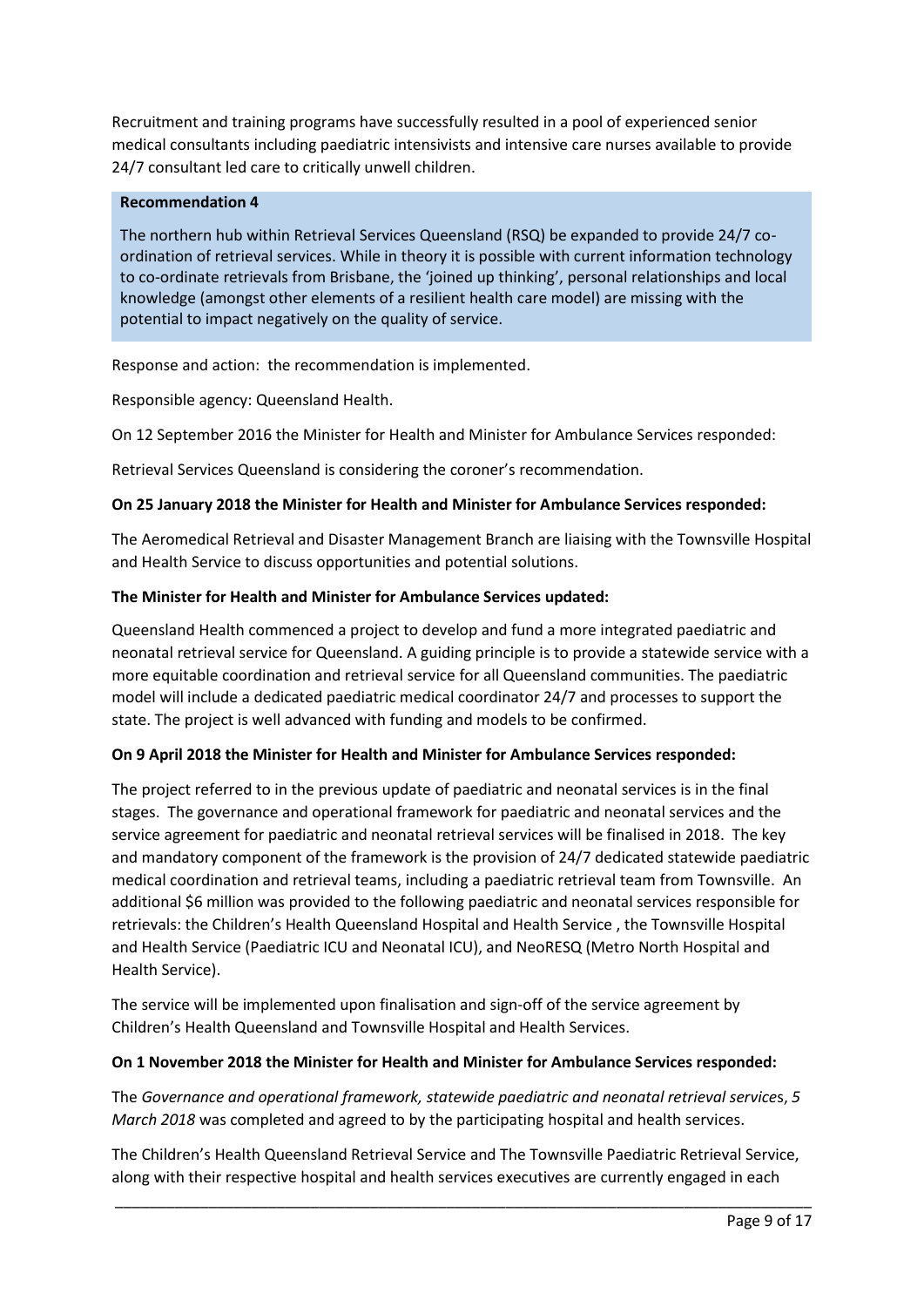providing an implementation plan to ensure the requirements of the governance and operational framework are met. This is a requirement of ongoing funding as outlined in the previous update.

The framework and supporting implementation plan specifically includes the provision of a collaborative 24 hour statewide paediatric medical coordination capability and a dedicated Townsville Paediatric Retrieval Service retrieval capability for North Queensland. The Aeromedical and Disaster Management Branch through Retrieval Services Queensland is assisting the Children's Health Queensland Retrieval Service and the Townsville Paediatric Retrieval Service to develop and implement their plans.

Finalisation and endorsement of the implementation plan by the two hospital and health services and the Department of Health in late 2018.

# **On 2 June 2019 the Minister for Health and Minister for Ambulance Services responded:**

The Children's Health Queensland Retrieval Service and Townsville Paediatric Retrieval Service's implementation plans underwent a review and progress report since initial development. As a result, there is now an established process to ensure that for all referrals of critically unwell children a paediatric intensivist from the Townsville Hospital Paediatric Intensive Care is involved in the coordination and care throughout the referral and transfer process.

### **Recommendation 5**

Queensland Health initiate the development of a statewide, evidence based clinical pathway for the management of children with acute cardiac conditions to ensure a stratified risk approach to timely access to the best available care within Queensland wherever the child resides.

Response and action: the recommendation is agreed to in part and is implemented.

Responsible agency: Queensland Health.

On 12 September 2016 the Minister for Health and Minister for Ambulance Services responded:

Queensland Heath is planning an approach to implement the coroner's recommendation.

# **On 25 January 2018 the Minister for Health and Minister for Ambulance Services responded:**

Queensland Health agrees in part to this recommendation. Cardiac conditions in children are rare and difficult to diagnose. A statewide critical care management plan will provide a practical substitute to the proposed clinical pathway. Clinicians have advised that this critical care management plan will provide improved management effectiveness to all acutely unwell children including those with acute cardiac conditions wherever they live in Queensland.

Retrieval Services Queensland and the Patient Safety Quality Improvement Service are making improvements to the current processes. A statewide critical care management plan is being developed which will improve the current clinical management plans, and include the children targeted in recommendation 5 (i.e. children with acute cardiac conditions).

### **The Minister for Health and Minister for Ambulance Services updated:**

The draft individualised clinical management planning document (discussed in recommendation 2) will provide improved management strategies to all acutely unwell children including those with cardiac conditions. The document will ensure critically unwell children, with a suspected or known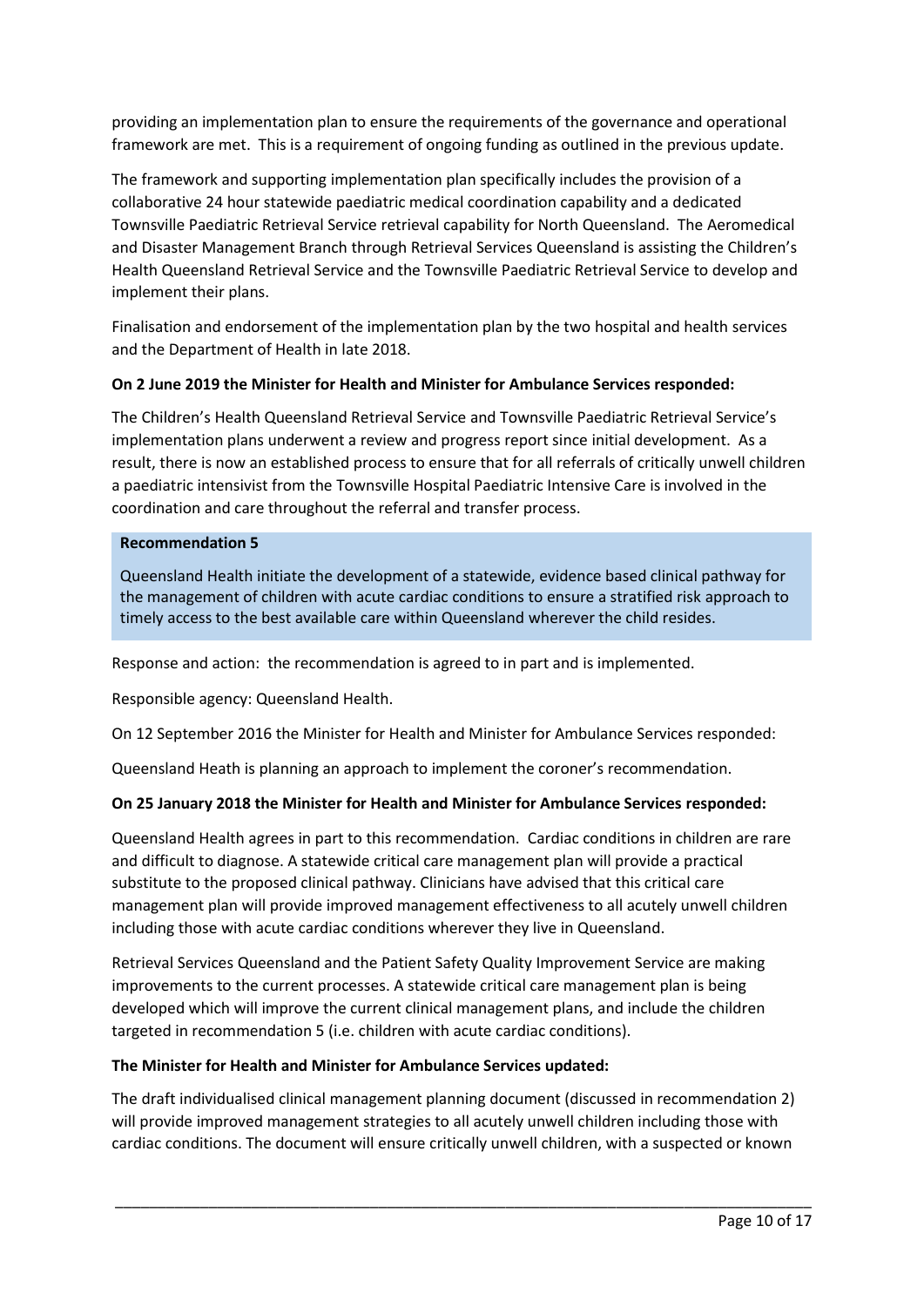cardiac condition are escalated early in consultation with paediatric cardiac specialists to the most appropriate tertiary centre for care.

The draft management plan requires further development before it can be distributed to hospital and health services.

## **On 9 April 2018 the Minister for Health and Minister for Ambulance Services responded:**

The statewide critical care management plan (discussed in recommendation 2) was endorsed and incorporated into the Retrieval Services Queensland web-based information system (Brolga). It will ensure that children with known cardiac conditions are escalated to a paediatric cardiac specialist and then transferred to the most appropriate tertiary centre for care.

### **Recommendation 6a**

Queensland Health initiate, in collaboration with Retrieval Services Queensland (RSQ) and other stakeholders in retrieval services (e.g. Royal Flying Doctor Service, EMQ and Careflight), a consensus model of care for clinical management of acute patients requiring retrieval. The model should detail, amongst other things, requirements for early notification to RSQ.

Response and action: the recommendation is implemented.

Responsible agency: Queensland Health.

On 12 September 2016 the Minister for Health and Minister for Ambulance Services responded:

Queensland Health in collaboration with other stakeholders in retrieval services will meet to agree on an approach to effectively implement the coroner's recommendation.

### **On 25 January 2018 the Minister for Health and Minister for Ambulance Services responded:**

Early warning tools identifying risk of patient clinical deterioration for rural sites currently include a threshold for contacting Retrieval Services Queensland for involvement and consultation by appropriate specialist care and transfer. Retrieval Services Queensland has made the use of these tools mandatory, as part of the triage and ongoing monitoring process.

### **Recommendation 6b**

Queensland Health initiate, in collaboration with Retrieval Services Queensland (RSQ) and other stakeholders in retrieval services (e.g. Royal Flying Doctor Service, EMQ and Careflight), a consensus model of care for clinical management of acute patients requiring retrieval. The model should detail, amongst other things, participants' access to the medical records, preferably on a shared platform.

Response and action: the recommendation is implemented.

Responsible agency: Queensland Health.

On 12 September 2016 the Minister for Health and Minister for Ambulance Services responded:

Queensland Health in collaboration with other stakeholders in retrieval services will meet to agree on an approach to effectively implement the coroner's recommendation.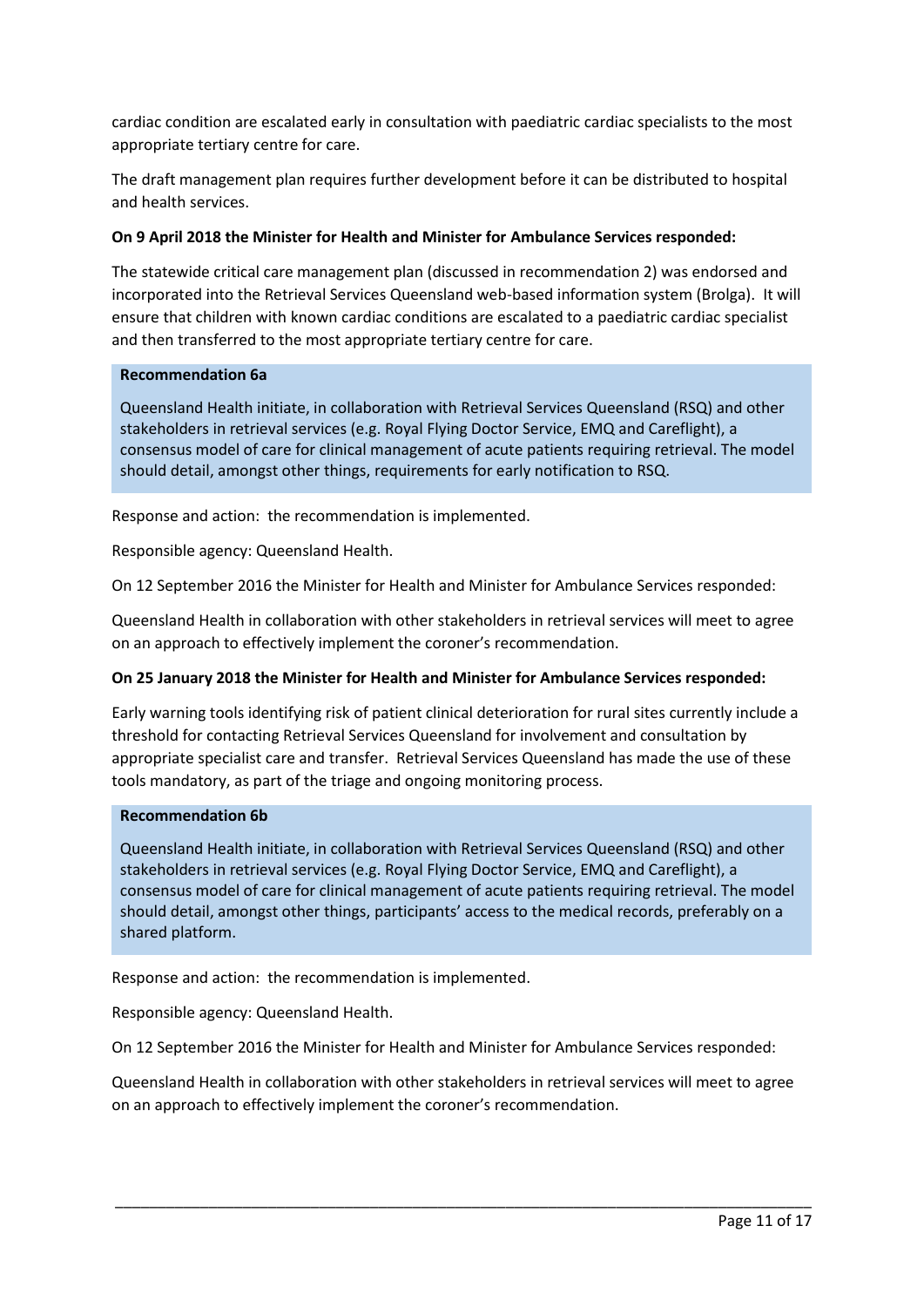## **On 25 January 2018 the Minister for Health and Minister for Ambulance Services responded:**

In September 2016, Retrieval Services Queensland gained approval to access the integrated electronic Medical Record (ieMR) solution. This does not include external stakeholders such as Royal Flying Doctor Service and LifeFlight.

The ieMR project will allow Retrieval Services Queensland to access the digital records in the four pilot Queensland Health facilities and will expand as ieMR is implemented to other Queensland Health facilities. Retrieval Services Queensland is identifying personnel, access and education for staff in the use of ieMR.

## **The Minister for Health and Minister for Ambulance Services updated:**

Retrieval Services Queensland now has read-only access to the integrated electronic Medical Record (ieMR) service. This allows Retrieval Services Queensland access to the digital records in the four pilot Queensland Health facilities currently operating ieMR. Retrieval Services Queensland will gain access to the records of the remaining Queensland Health facilities as they commence using ieMR. This access is not currently available to external stakeholders such as Royal Flying Doctor Service and LifeFlight Retrieval Medicine.

Queensland Health is working towards Retrieval Services Queensland having 'write' access to ieMR, to allow further integrations of information. This is a more complicated activity requiring detailed planning, agreements and training. An implementation date will be discussed during the next stage of development.

### **On 9 April 2018 the Minister for Health and Minister for Ambulance Services responded:**

In October 2017, Retrieval Services Queensland commenced using Brolga, a web-based information system for all aeromedical transfers. This programme provides instantaneous sharing of information within Retrieval Services Queensland and electronic communication of complete and current records to external service providers. Protocols and guidelines were established relating to the dissemination of this information between Retrieval Services Queensland and the external service providers.

Retrieval Services Queensland continues to have access to the Queensland Health integrated electronic Medical Record (ieMR) service, and gained access to a further two Queensland Health facilities who commenced using ieMR during July to December 2017. As the ieMR roll-out continues into other Queensland Health facilities, Retrieval Services Queensland will gain access to those records.

### **Recommendation 6c**

Queensland Health initiate, in collaboration with Retrieval Services Queensland (RSQ) and other stakeholders in retrieval services (e.g. Royal Flying Doctor Service, EMQ and Careflight), a consensus model of care for clinical management of acute patients requiring retrieval. The model should detail, amongst other things, a shared communication platform facilitating contemporaneous communication with each team and team member.

Response and action: the recommendation is implemented.

Responsible agency: Queensland Health.

On 12 September 2016 the Minister for Health and Minister for Ambulance Services responded: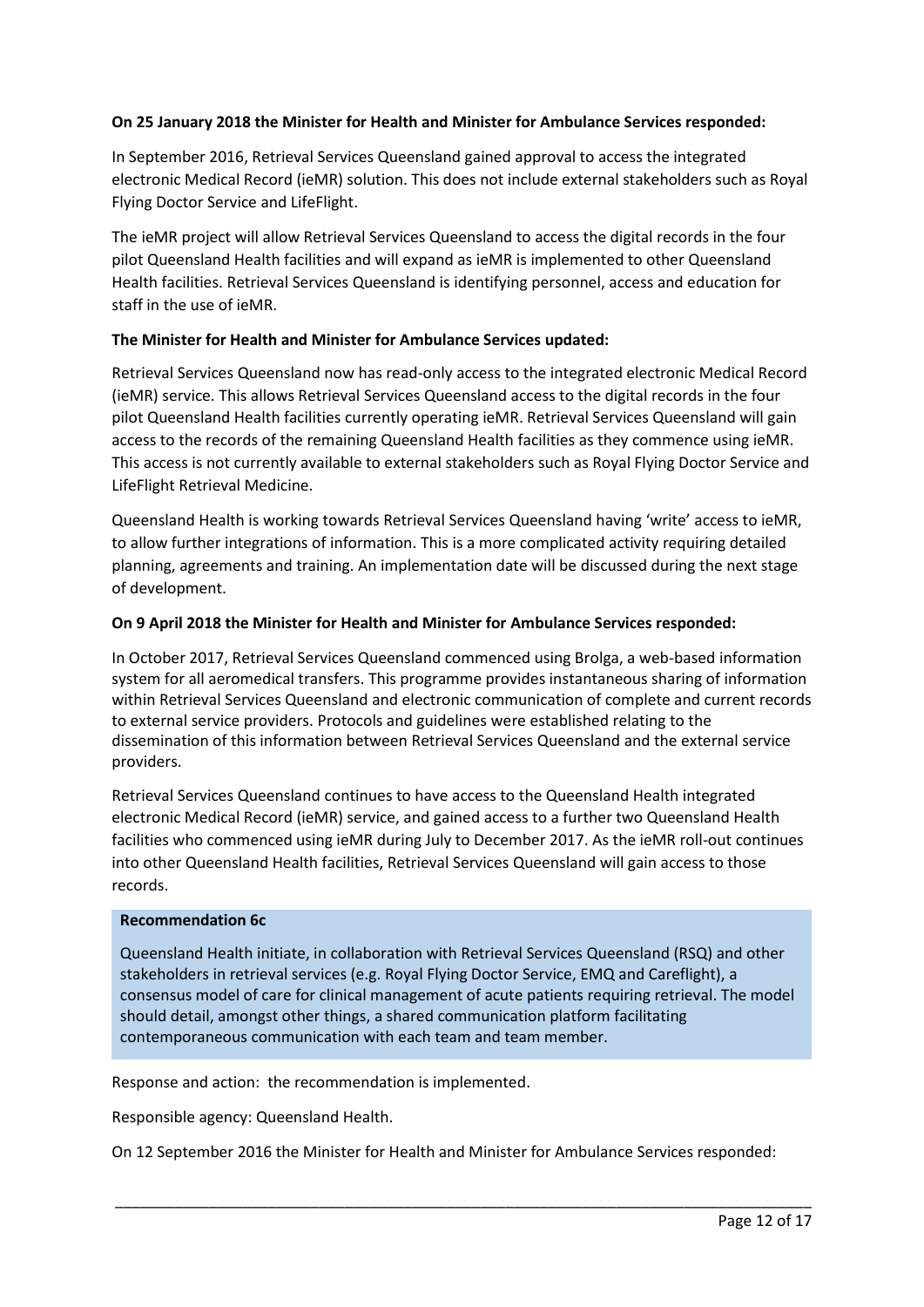Queensland Health in collaboration with other stakeholders in retrieval services will meet to agree on an approach to effectively implement the coroner's recommendation.

# **On 25 January 2018 the Minister for Health and Minister for Ambulance Services responded:**

Retrieval Services Queensland is procuring an information system which will include clinical and logistical components of the communication and coordination process. The information system is currently for Retrieval Services Queensland coordination purposes and does not include other external parties such as Royal Flying Doctor Service and LifeFlight. As the project progresses, the aim is to enable other participants to have access to the information system appropriate to their involvement in the system. Until the information system is functional these participants can be provided with notes from the system.

In addition, Retrieval Services Queensland is enhancing the use of existing technology (video and telephone conferencing) with multiple parties to facilitate contemporaneous communication with each team and team member.

# **The Minister for Health and Minister for Ambulance Services updated:**

Retrieval Services Queensland medical coordinators have access to remote videoconference on their personal devices. The Children's Health Queensland Retrieval Services and The Townsville Hospital paediatric intensivists have been educated on how to use the technology. Paediatric coordinators have access to telehealth (videoconference) facilities at the Lady Cilento Children's Hospital and The Townsville Hospital.

Retrieval Services Queensland continues to develop and implement an information system which includes clinical and logistical components of the communication and coordination process. Retrieval Services Queensland named the new system 'Brolga'. It will replace the paper-based system and will provide our service providers with real-time updates on current cases. The patient safety aspect of this significant change within Retrieval Services Queensland cannot be understated as it will impact on all components of the service, from point of retrieval through to expeditious review of cases. Retrieval Services Queensland is entering the user acceptance stage of the development of the system. Introduction of the new system is dependent on a number of factors including user acceptance, training and meeting communication technology requirements.

The next stage will include, allowing system access by stakeholders including contracted providers such as LifeFlight, Royal Flying Doctor Service and their retrieval teams.

# **On 9 April 2018 the Minister for Health and Minister for Ambulance Services responded:**

Retrieval Services Queensland implemented a critical care video conferencing system which has the capacity to include relevant critical care and other specialists in video and teleconference to discuss acute patients requiring retrieval.

Additionally, Queensland Health implemented Brolga, which assists with communication and coordination of retrievals, provides real time updates on current retrieval cases and allows clinical notes to be shared electronically. Clinical data can be transferred from Brolga to external stakeholders (for example Royal Flying Doctor Service, Emergency Management Queensland and Carefight).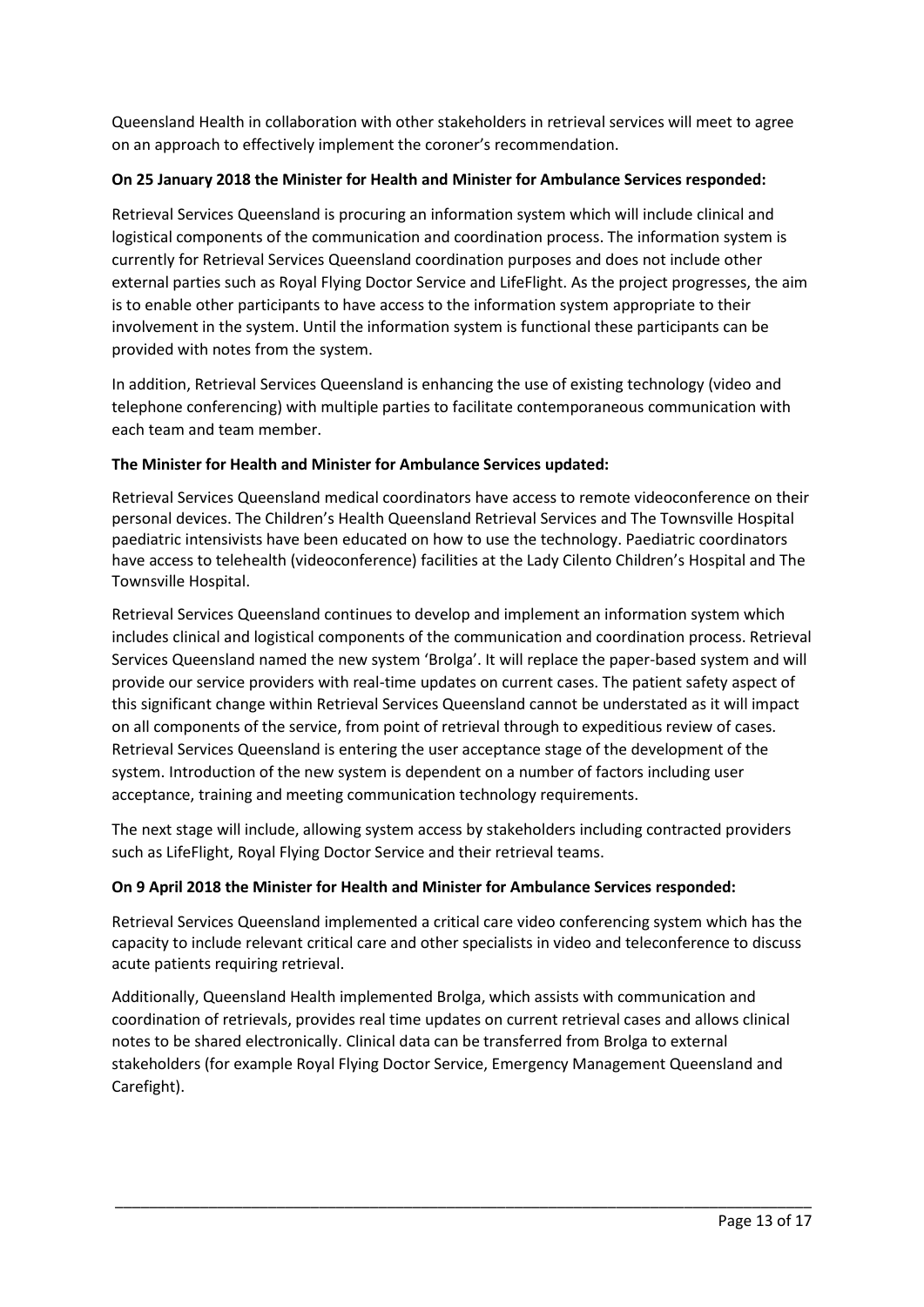### **Recommendation 6d**

Queensland Health initiate, in collaboration with Retrieval Services Queensland (RSQ) and other stakeholders in retrieval services (e.g. Royal Flying Doctor Service, EMQ and Careflight), a consensus model of care for clinical management of acute patients requiring retrieval. The model should detail, amongst other things, the co-ordinator RSQ, referring team, retrieval team, receiving team to jointly confer at the first available opportunity and agree a consensus clinical care plan for the retrieval.

Response and action: the recommendation is implemented.

Responsible agency: Queensland Health.

On 12 September 2016 the Minister for Health and Minister for Ambulance Services responded:

Queensland Health in collaboration with other stakeholders in retrieval services will meet to agree on an approach to effectively implement the coroner's recommendation.

## **On 25 January 2018 the Minister for Health and Minister for Ambulance Services responded:**

Retrieval Services Queensland is procuring an information system which will include clinical and logistical components of the communication and coordination process. The use of existing technology (video and telephone conferencing) is being used which enables multiple participants such as the Retrieval Services Queensland coordinator, referring team, retrieval team and receiving team to jointly conference (by teleconference or videoconference) at the first available opportunity and agree on a consensus clinical care plan for the retrieval.

### **The Minister for Health and Minister for Ambulance Services updated:**

The current Retrieval Services Queensland practice is to ensure all appropriate participants confer at the first available opportunity. The introduction of the new information system 'Brolga' will further enhance this capacity on a shared communication platform as discussed in the response to recommendation 6c.

Brolga will provide a platform for real-time communication to the coordinator and retrieval team. The patient's vital signs will automatically be collected from the adult deterioration detection system and the children's early warning tool and tallied. Observations outside the normal range will trigger an alert to Retrieval Services Queensland to relay to the receiving clinical teams. In conjunction with the extensive clinical experience of Retrieval Services Queensland medical and nursing, this will ensure receiving teams are aware of a critically ill patient.

Brolga includes the capacity to include all relevant clinicians and stakeholders in a retrieval situation. A summary of the communication and consensus model of care can then be printed or sent directly to the relevant stakeholders.

Queensland Health will continue to develop the implementation strategy with consideration of information technology.

The next stage will include, allowing access to the system by contracted providers such as LifeFlight, Royal Flying Doctor Service and their retrieval teams.

### **On 9 April 2018 the Minister for Health and Minister for Ambulance Services responded:**

The introduction of Brolga in October 2017 and video-conferencing supports early consultation involving Retrieval Services Queensland, the referring team, retrieving team and receiving team to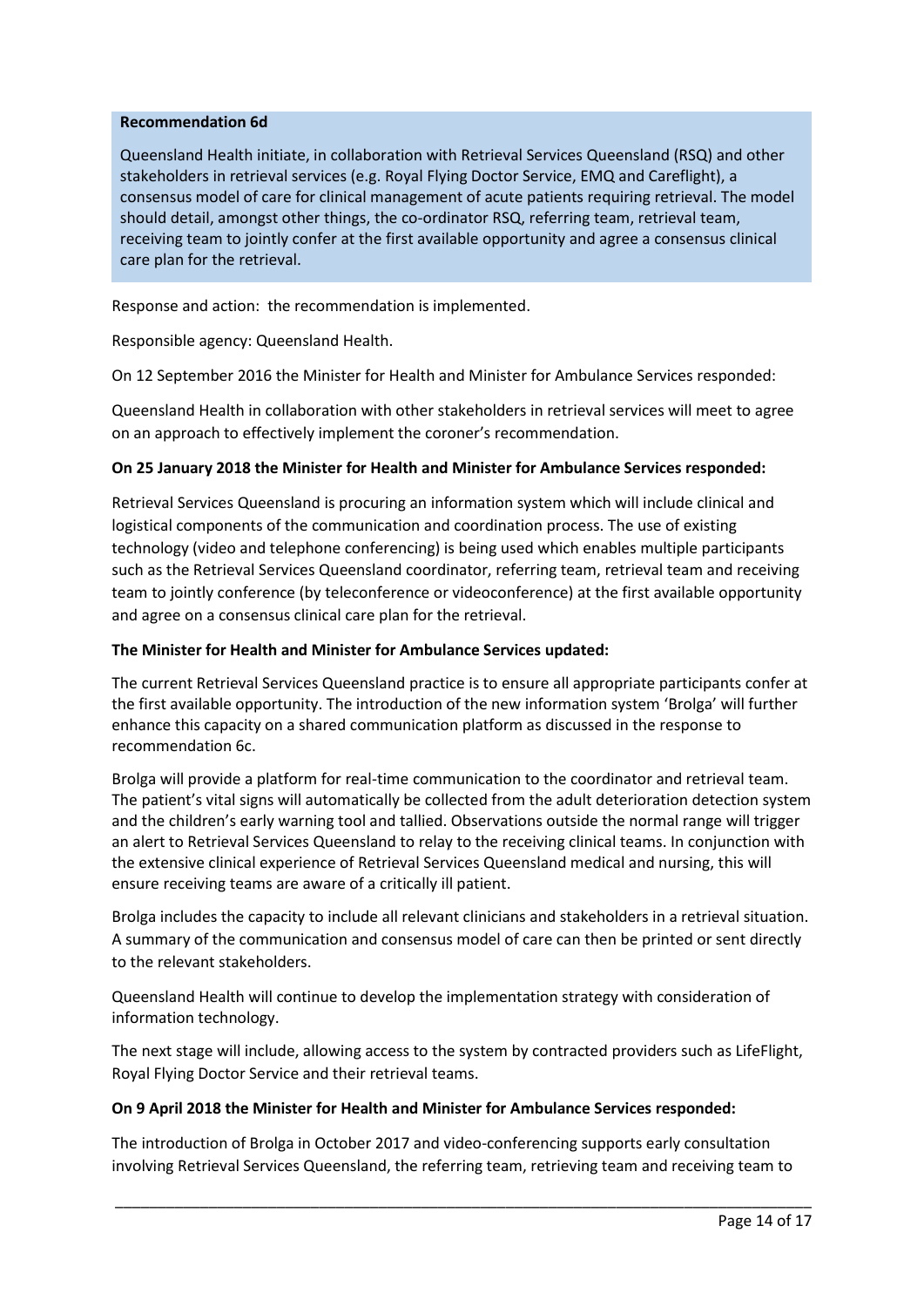develop agreed critical care plans (as discussed in recommendation 2) for patients requiring retrieval. This is supported by protocols, guidelines and procedures.

### **Recommendation 6e**

Queensland Health initiate, in collaboration with Retrieval Services Queensland (RSQ) and other stakeholders in retrieval services (e.g. Royal Flying Doctor Service, EMQ and Careflight), a consensus model of care for clinical management of acute patients requiring retrieval. The model should detail, amongst other things, access to further specialist/consultant advice.

Response and action: the recommendation is implemented.

Responsible agency: Queensland Health.

On 12 September 2016 the Minister for Health and Minister for Ambulance Services responded:

Queensland Health in collaboration with other stakeholders in retrieval services will meet to agree on an approach to effectively implement the coroner's recommendation.

### **On 25 January 2018 the Minister for Health and Minister for Ambulance Services responded:**

Retrieval Services Queensland developed and introduced a triage tool as a new process to access specialist advice for appropriate cases through the use of teleconferencing. The collaborative triage tool is used by the services involved in the aeromedical transfer of paediatric patients. Procedures are in place for paediatric referrals which include involvement of a regional paediatrician and paediatric intensivist in patient management planning, dependent on patient status.

#### **Recommendation 6f**

Queensland Health initiate, in collaboration with Retrieval Services Queensland (RSQ) and other stakeholders in retrieval services (e.g. Royal Flying Doctor Service, EMQ and Careflight), a consensus model of care for clinical management of acute patients requiring retrieval. The model should detail, amongst other things, respective roles and responsibilities of each team during the retrieval.

Response and action: the recommendation is implemented.

Responsible agency: Queensland Health.

On 12 September 2016 the Minister for Health and Minister for Ambulance Services responded:

Queensland Health in collaboration with other stakeholders in retrieval services will meet to agree on an approach to effectively implement the coroner's recommendation.

### **On 25 January 2018 the Minister for Health and Minister for Ambulance Services responded:**

A clear delineation of the roles and responsibilities of each team during retrieval is in place and effectively details the roles within each service throughout the coordination and retrieval process. This process is reinforced through the quality and governance system.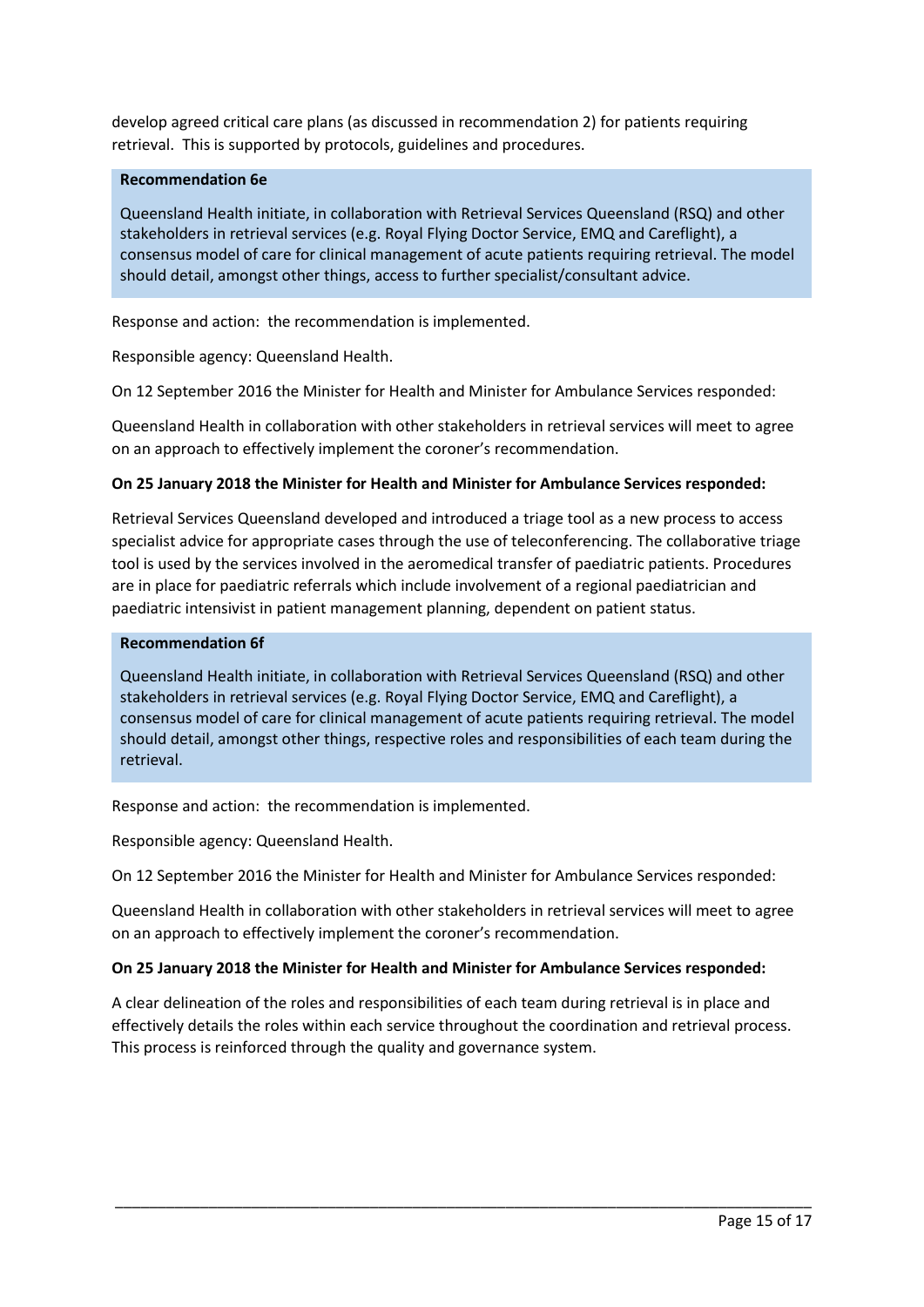### **Recommendation 6g**

Queensland Health initiate, in collaboration with Retrieval Services Queensland (RSQ) and other stakeholders in retrieval services (e.g. Royal Flying Doctor Service, EMQ and Careflight), a consensus model of care for clinical management of acute patients requiring retrieval. The model should detail, amongst other things, the contents of the consensus clinical care plan including:

- i. an understanding of each teams capability
- ii. a detailed risk assessment about possible deterioration over the likely duration of retrieval (to definitive care) and contingency plans about what capability will be deployed by who and when (triggers)
- iii. monitoring and reporting to all teams on progress with implementation of the care plan.

Response and action: the recommendation is implemented.

Responsible agency: Queensland Health.

On 12 September 2016 the Minister for Health and Minister for Ambulance Services responded:

Queensland Health in collaboration with other stakeholders in retrieval services will meet to agree on an approach to effectively implement the coroner's recommendation.

## **On 25 January 2018 the Minister for Health and Minister for Ambulance Services responded:**

Retrieval Services Queensland, Royal Flying Doctors Service and Lifeflight (formerly Careflight) meet monthly to discuss clinical and system issues. The consensus model of care for clinical management of acute patients is considered and discussed at these meetings. Retrieval Services Queensland has numerous standard operating procedures, clinical guidelines, and procedures in place that address the individual parts of recommendation 6. The standard operating procedures are being reviewed by the senior nursing and medical group and is near completion. Once finalised they will be published on the Retrieval Services Queensland website.

### **The Minister for Health and Minister for Ambulance Services updated:**

The Retrieval Services Queensland senior nursing and medical staff are in the final stages of reviewing standard operating procedures. The standard operating procedures include—but are limited to—team capability, risk assessment and contingency plans and the roles and responsibilities of stakeholders in a retrieval situation.

Responsibility for completion and approval of the consensus model is ongoing given that the paediatric specialists responsible for providing the advice are not under the governance of Retrieval Services Queensland.

Retrieval Services Queensland has the capacity to include the consensus model in their new information system (called 'Brolga') in the second enhancement of the system, however the process involved will need resolution.

All calls, communication and advice received by and teleconferenced by Retrieval Services Queensland are documented. This includes clinical care plans and advice regarding monitoring and response to deterioration.

The next stage will be the approval and publishing of the standard operating procedures. The Patient Safety and Quality Improvement Service, Children's Health Queensland Retrieval Services and The